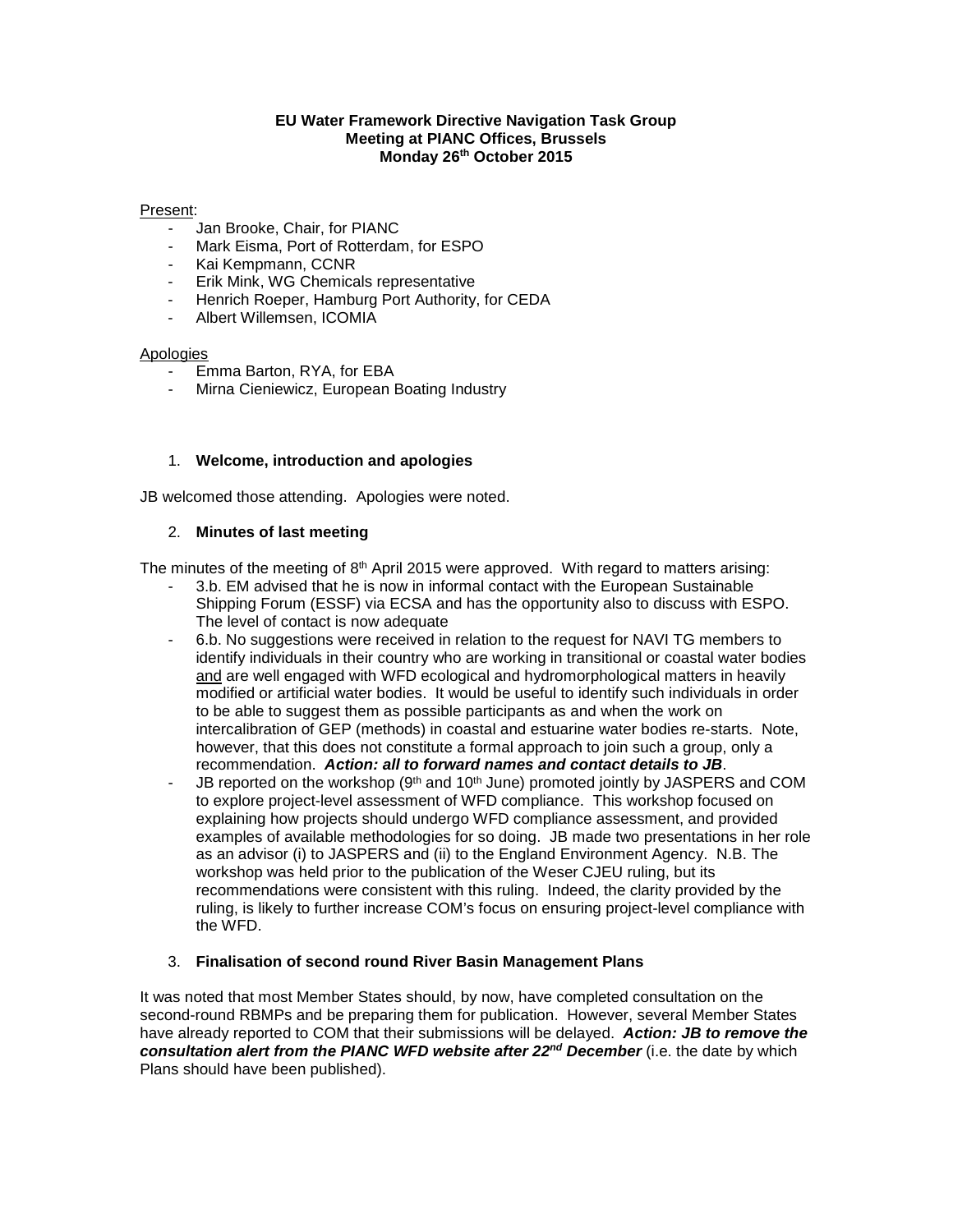# 4. **SCG meeting**

## **a. Meeting notes**

JB highlighted the main relevant topics of discussion at the recent Strategic Coordination Group meeting, *inter alia:*

- the July 2015 CJEU ruling on deterioration under the WFD (the Weser case; see below)
- COM's forthcoming review of Member States' second round RBMPs, which will inform COM's consideration, by 2019, of whether the Directive needs to be reviewed
- There was extensive discussion about the forthcoming Work Programme (see below)

# **b. Weser CJEU ruling**

COM emphasised that this ruling both highlights the binding nature of the WFD objectives; and confirms the need for element-level assessment.

In discussion, it was concluded that the ruling seems reasonable but that it will likely involve some in the sector in extra work. The following points were also discussed:

- the ruling clarifies that, in the lowest status class, any deterioration is considered as deterioration
- Member States must refuse consent for a development that affects water body status unless an exemption is granted (N.B. COM has previously remarked and continues to stress that Article 4.7 is there to be used, not to be avoided)
- the ruling appears to put 'aim to achieve' on an equal level to 'prevent deterioration'.

ME advised that a WFD assessment will be required for Rotterdam's forthcoming channel deepening.

JB indicated COM's intention to incorporate any clarifications or changes resulting from the Weser ruling into CIS Guidance Document 20 (exemptions) when it is reviewed.

EM highlighted the potentially useful role of adaptive management and monitoring solutions, especially when it is not clear whether biology will be affected as a consequence of a hydromorphological modification (i.e. taking into account that hydromorphology is a WFD supporting element).

It was agreed that a short paper setting out the possible benefits of an adaptive management approach should be developed for submission to COM and Member States when discussions begin on the review of the exemptions guidance. *Action: EM to prepare a first draft for JB/HR comment and circulation to all NAVI members*.

# **c. 2016-2018 CIS Work Programme**

JB explained that the initial long 'wish list' of possible CIS activities has been consolidated into a shorter and more structured document that attendees at the SCG generally welcomed and appreciated. The NAVI TG feedback to COM on this revised paper included the following:

- NAVI welcomes the proposal for strategic level issues (e.g. Programmes of Measures and hydromorphology) to be dealt with at the SCG or in associated meetings; NAVI would prefer that the following are similarly dealt with at SCG level: coastal and transitional water bodies; and water quantity issues
- NAVI suggests that 'integration with other policy areas and Directives' should become a task in its own right (i.e. rather than a disparate list under 'other activities')
- when links to the MSFD are discussed, the relationship between WFD hydromorphology and MSFD hydrographical conditions should be noted
- sediment monitoring has a potentially useful role in relation to long term trend monitoring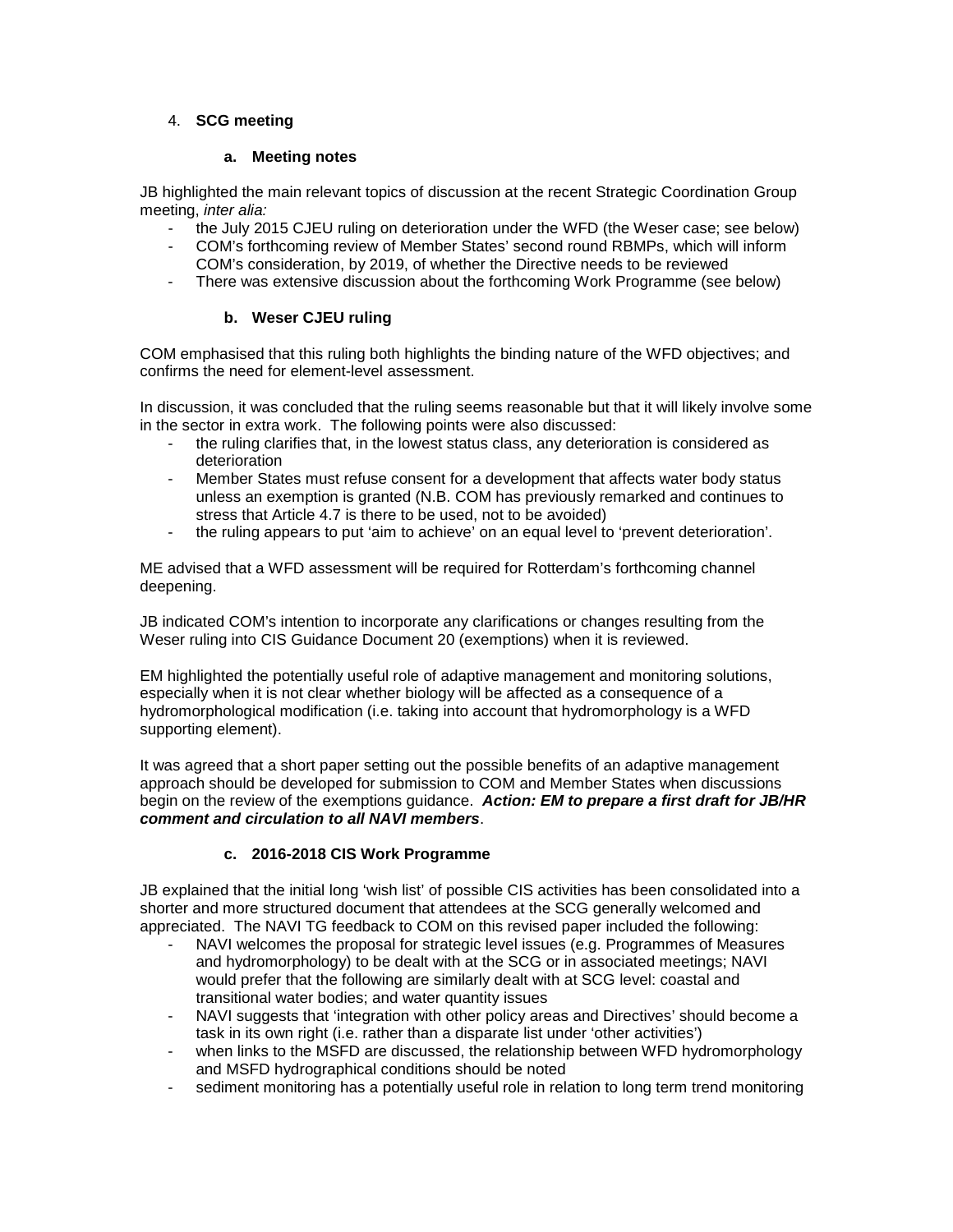It was agreed that JB should participate on behalf of the NAVI TG in the proposed hydromorphology 'umbrella' activity.

In relation to the proposed WG Chemicals activities, EM highlighted the issues associated with the use of WFD EQS in the marine environment; he also noted that there are different values again for OSPAR, and stressed that a consistent and justified approach is needed. N.B. It was reported at the MSFD NAVI meeting that those involved in MSFD implementation are content to use the WFD EQS out to 12 nm.

KK noted that the 2016-2018 Work Programme does not contain anything specific to navigation. JB confirmed that the navigation interest is indirect, for example in the proposed activities on exemptions, hydromorphology and GEP intercalibration, policy integration, etc.

KK also commented that there is a new initiative involving DG MOVE, the Presidency and the Danube Commission exploring TEN-T and the concept of 'good navigation status'. This activity is setting 'standards' for European inland waterways, for example in relation to depth or draft; air draft (bridge clearance), etc. *Action: KK to forward relevant papers to JB for circulation and to ensure NAVI TG remains appraised of progress*

The revised Work Programme will be presented at the next SCG meeting (5<sup>th</sup> November). *Action: JB to prepare a report on the SCG meeting for NAVI*

HR asked whether there is a schedule of meetings available on CIRCABC. JB explained that the Events' Programmes can be found at the bottom of the WFD 'Library' page.

## 5. **Programmes of Measures Working Group meeting**

JB introduced the note of this meeting, highlighting that there was in fact very little input from Member States on the lessons learned from the preparation of the second round RBMPs.

Discussion on adaptation to climate change highlighted that climate adaptation options are relevant to the WFD in respect of adaptation to extreme events and ecosystem-based adaptation (this in turn raises potentially useful opportunities *inter alia* for the promotion of adaptive management approaches; see 4.b. above). Other items raised under this agenda item at the WG meeting related to links between water and other sectors, and to policy and legal issues; there was also discussion about the use of exemptions (e.g. 4.6 vs. 4.7) in relation to climate change.

# 6. **ECOSTAT hydromorphology workshop**

The  $12<sup>th</sup>$  – 13<sup>th</sup> October hydromorphology workshop mainly focused on rivers as it presented the results of the REFORM project. Many of the issues raised are, however, equally relevant to other water body types, for example:

- the evolving understanding that the current monitoring regime under-estimates the impacts of hydromorphological change on biology; the apparent mis-match between the BQE parameters that are monitored and the species that are actually sensitive to hydromorphological changes
- the differences in the biological and hydromorphological monitoring regimes (e.g. monitoring BQEs at a different location or time from hydromorphological monitoring); the local nature of many hydromorphological effects
- the difficulties of establishing which effects are associated with hydromorphological change in a multi-pressure environment.

In discussion at the workshop, several possible ways forward were suggested, ranging from changing monitoring regimes to better reflect the effects of modified hydromorphology (which JB felt the sector could probably support) to elevating hydromorphology from a supporting element to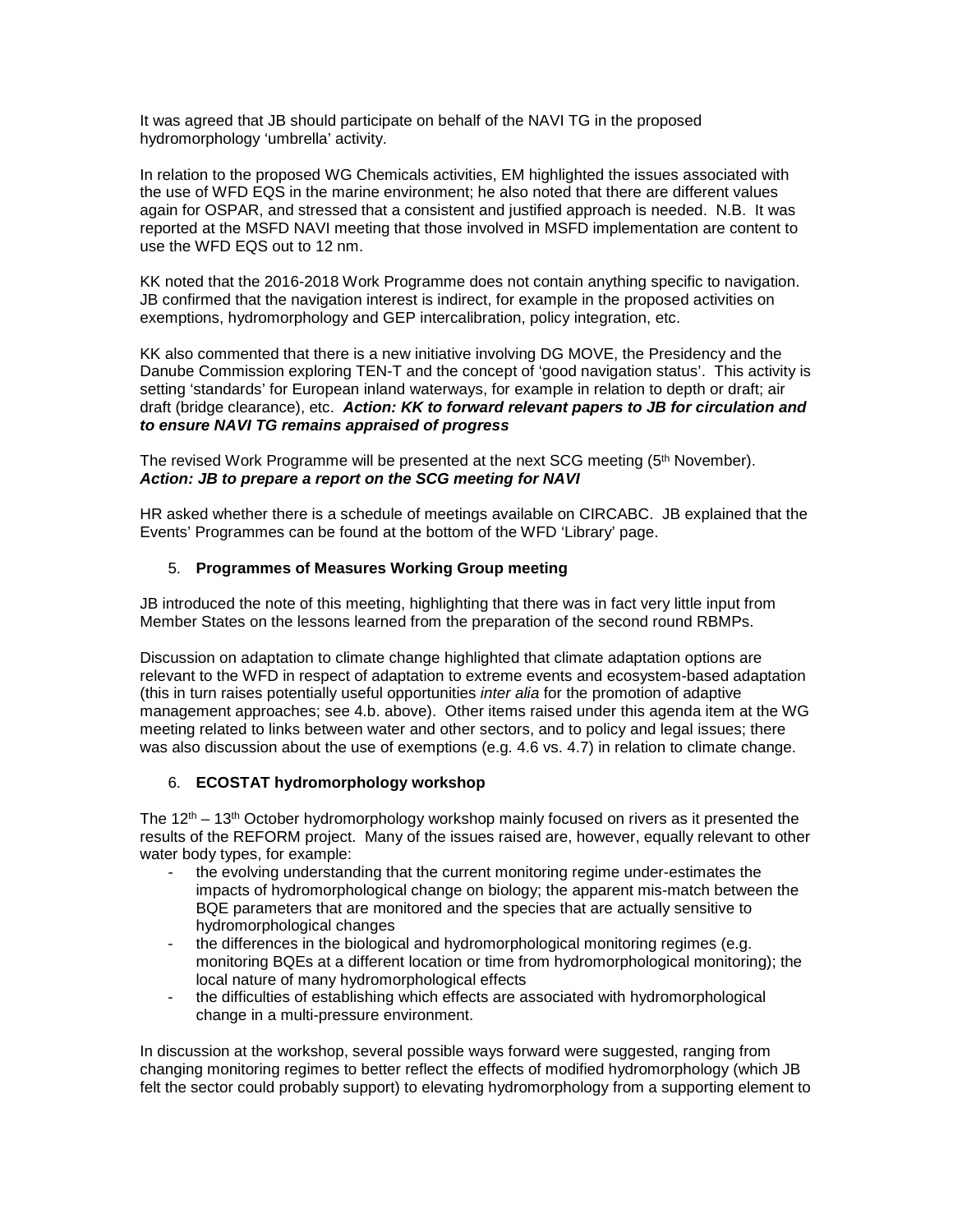be equivalent to BQEs (which JB indicated the sector is unlikely to support because it changes the intention of the Directive).

JB also reported that the CEN 'assessment' standards were discussed at the workshop, where it was acknowledged that there had been little if any involvement of WFD practitioners in setting these standards. The Rivers and Lakes assessment standards have nonetheless been added to the WFD Annex V: these standards are now up for review and workshop participants highlighted that they could be improved significantly by incorporating user-generated good practice. *Action: KK to review the documents and to advise whether CCNR or the ICPR are best place to contribute*

AW noted that the CEN standards are a management tool, an assessment of what and how to measure rather than a threshold to be achieved. JB confirmed that 12/16 Member States who responded to a questionnaire indicated that they were not using the CEN standards, but this is apparently acceptable as long as the approach they are taking is at least as good as that advocated by CEN.

HR noted that the workshop presenter from the Netherlands indicated that NL feel they have 'a good understanding of the links between hydromorphology and the biological quality elements'. *Action: JB to provide HR with contact details of the NL speaker on neural models*

# 7. **Working Group Chemicals**

### **a. Notes of meeting**

EM reported from WG Chemicals that:

- the basis for establishing EQS is now under review; this could be a positive step if, for example, the 'assessment factors' can be reduced where there is now more knowledge
- candidate substances for next list of priority substances (2018) are already being reviewed: some of the 10-15 substances being considered (especially pharmaceutical products and endocrine disrupters) have potentially significant effects on the price of water if water companies are in future expected to remove low levels of a multitude of substances
- the potential implications of the inclusion of biocides on the list was discussed. AW highlighted that any constraints on biocide use potentially increases the risks associated with the introduction of (invasive) alien species. Careful consideration is therefore needed.
- JB asked whether any of the new substances might have implications for the monitoring of sediments. EM thought this unlikely as the focus is still on water and biota, not sediments
- EM also reported on ongoing research work: this can be helpful for understanding the (potential) effects of new substances

# **b. Open loop scrubbers**

The use of exhaust gas cleaning systems in ports, particularly open loop scrubbers, was again on the agenda of WG Chemicals. There is ongoing disagreement between DG MOVE and DG ENV on this matter (the former stressing that international regulations take precedence). In the meantime, a report on washwater composition clearly shows the presence of PAHs in the washwater from scrubbers.

# 8. **Links to other Directives**

JB confirmed that several recent CIS meetings have highlighted the need for improved integration between different EU Directives, policies, etc. For example, this concern was stressed at the SCG meeting and again at the REFORM workshop.